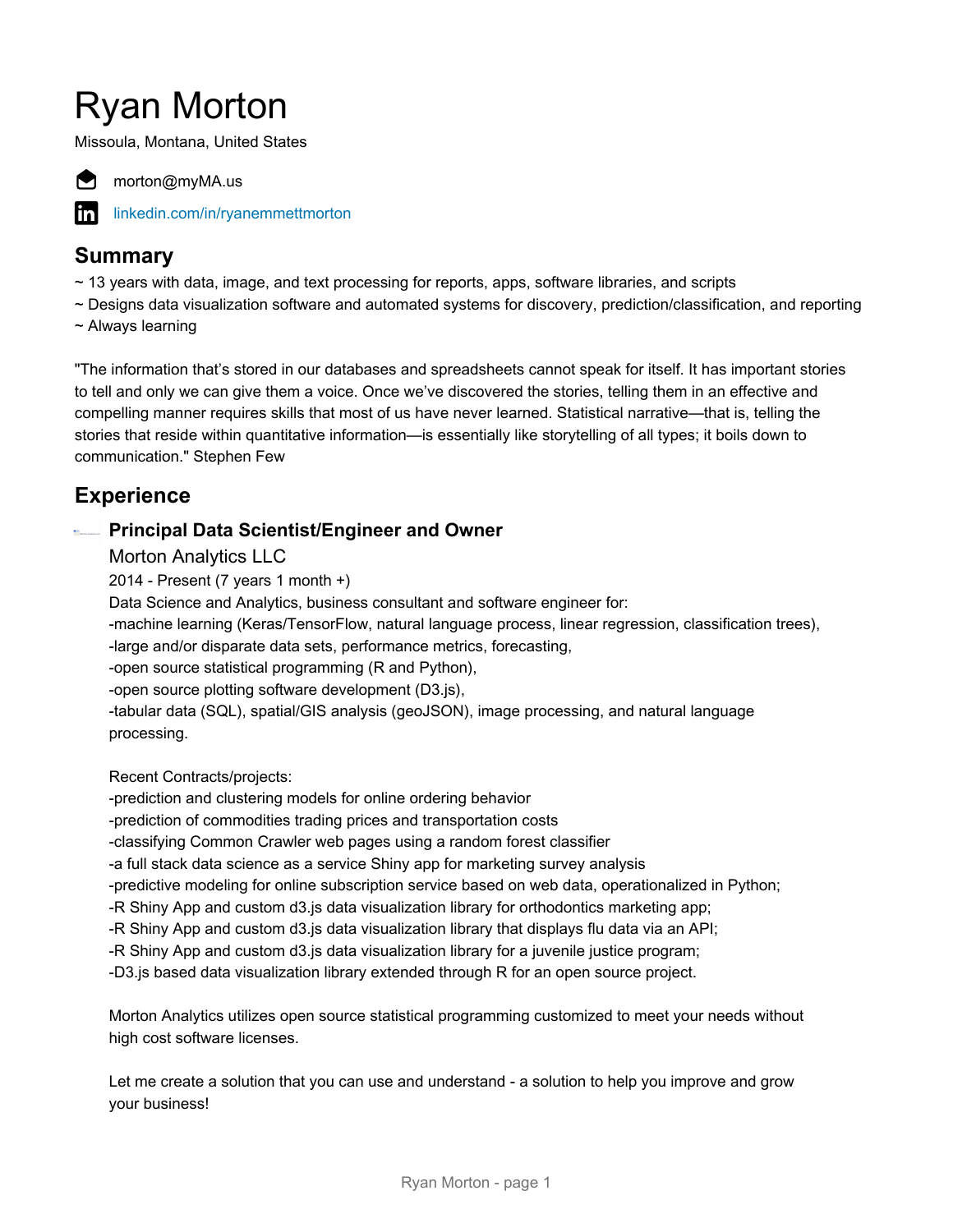#### **Analyst**

#### DataSmart Solutions, LLC

Jul 2016 - Oct 2018 (2 years 4 months)

Health care data analytics solutions via JavaScript, R, and SQL for businesses looking to manage their health plans with better data analytics and data science.

-Research and Development

-Statistical Programming: R, RMarkdown, R Shiny

-Modeling efforts generally include: linear regression, natural language processing, deep learning

(TensorFlow/Keras), and random forest

-Data Wrangling

-Weekly Data QA to secure analytics scoring for clients

Performance Milestones

- Produced parameterized reporting software in R, SQL, and d3.js to reduce manual processing from 2-3 days to 2-3 minutes per document;

- Developed d3.js based data visualization libraries for client and DSS with relevant branding, browser behavior, and extended through R as libraries;

- Created 4 R Shiny apps plus SQL for internal staff use to review data and remove manual processing;

- Prototyped 3 client facing web apps using R Shiny;

- Scoped and mentored 5 student projects involving big data students from the University of Montana;

- Delivered conference presentation on value-based contracting via specialty drug infusion therapy case study.

# **Analyst**

#### Montana Department of Justice

Jan 2010 - Jan 2014 (4 years 1 month)

For Workers' Compensation and Unemployment Insurance:

-Performance Metrics for a bureau wide claims processing center

-Operations Analysis for program outcome measures

-Research and Analysis for 3 annual reports and benefit delivery study

-Wrote hundreds of SQL queries for QA of data aggregation from insurance carriers and TPAs

-Project Management

-Event Planning

#### **Construction Government Affairs**

Missoula Building Industry Association

May 2008 - Aug 2009 (1 year 4 months)

For the Government Affairs Committee I provided:

-Strategic Planning

-Public Policy Research, Quantitative and Qualitative

-Public and Media Relations

-Community Organizing

-Event Planning